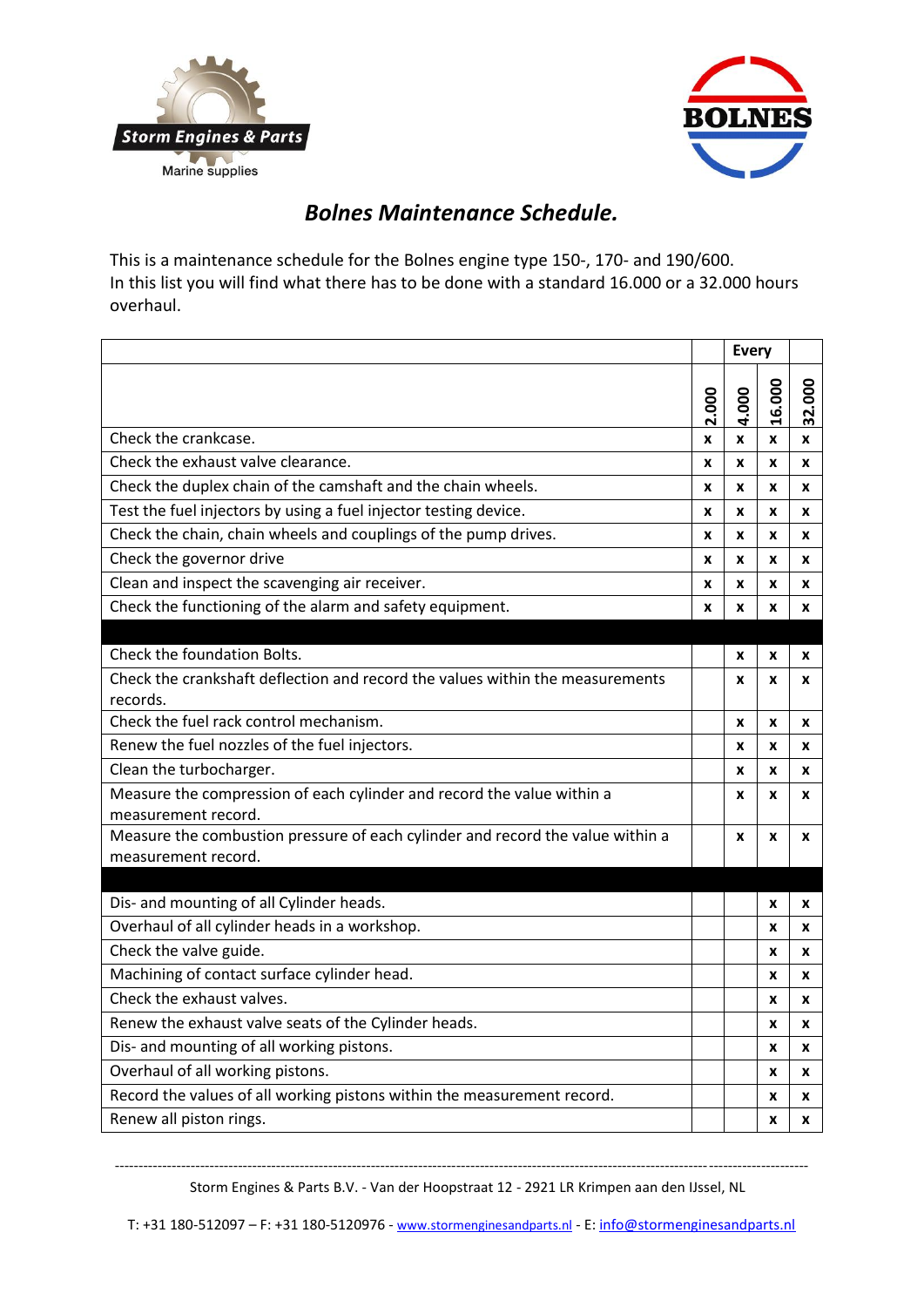



| Dis- and mounting of all the Cylinder liners<br>x<br>x<br>Overhaul of all Cylinder liners (Machining the contact surfaces)<br>x<br>x<br>Overhaul of all Cooling water jackets (Machining the contact surfaces).<br>x<br>X<br>Check and make measurements of all Cylinder liners and record the values in a<br>x<br>x<br>measurement record.<br>Check and make measurements of all Cooling water jackets and record the values<br>x<br>x<br>in a measurement record.<br>Check the Cylinder liners on cracks by magnaflux testing.<br>x<br>X<br>Machining of the contact surface of the cylinder block.<br>x<br>x<br>Dis- and mounting of all piston rods.<br>x<br>x<br>Renew the working piston rod metallic seal within each cylinder unit.<br>x<br>X<br>Cleaning and inspection of the scavenging air valve receiver.<br>x<br>x<br>Overhaul and machining all Piston rods<br>x<br>X<br>Clean and check all scavenging air suction and pressure valves.<br>x<br>X<br>Dis- and mounting of the first and the second stage of the air cooler(s).<br>x<br>X<br>Cleaning of the first and the second stage of the air cooler(s).<br>x<br>x<br>Pressure test the first and second stage air cooler(s).<br>x<br>X<br>Dis- and mounting of all the fuel pumps<br>x<br>X<br>Overhaul of all the Fuel pumps.<br>x<br>x<br>Dis- and mounting of all the main- and starting air valves<br>x<br>X<br>Overhaul of all the main- and starting air valves<br>x<br>x<br>Dis- and mounting of the Cylinder lubricator(s)<br>x<br>X<br>Overhaul and adjusting the Cylinder lubricators(s)<br>x<br>x<br>Inspect the camshaft, cams and roller guides.<br>X<br>x<br>Dis-and mounting of 2 scavenging air piston with crosshead.<br>x<br>x<br>Inspection of the scavenging air piston bearing, pin and connecting rod bearing.<br>x<br>x<br>Inspection of 2 main bearing and main journals<br>x<br>x<br>Check all imported tightening torques of the foundation bolt, cylinder head studs,<br>x<br>x<br>main bearing cap bolts, connecting rod bolts, scavenging air piston bearing caps<br>and piston crown bolts and if necessary replace them<br>Dis- and mounting of the governor.<br>X<br>x<br>Carry out a running-in program and record readings<br>x<br>x<br>Take a sample of the vibration dampers of the engine(s).<br>x<br>x<br>Renew all main bearings.<br>x<br>Renew all connecting rod bearings.<br>x<br>Renew all chains, chain wheels and ball bearings.<br>x<br>Dis- and mounting of the cooling water pumps.<br>x<br>Overhaul the cooling water pumps.<br>x | Dis- and mounting of all the Cooling water jackets |  | x | X |
|---------------------------------------------------------------------------------------------------------------------------------------------------------------------------------------------------------------------------------------------------------------------------------------------------------------------------------------------------------------------------------------------------------------------------------------------------------------------------------------------------------------------------------------------------------------------------------------------------------------------------------------------------------------------------------------------------------------------------------------------------------------------------------------------------------------------------------------------------------------------------------------------------------------------------------------------------------------------------------------------------------------------------------------------------------------------------------------------------------------------------------------------------------------------------------------------------------------------------------------------------------------------------------------------------------------------------------------------------------------------------------------------------------------------------------------------------------------------------------------------------------------------------------------------------------------------------------------------------------------------------------------------------------------------------------------------------------------------------------------------------------------------------------------------------------------------------------------------------------------------------------------------------------------------------------------------------------------------------------------------------------------------------------------------------------------------------------------------------------------------------------------------------------------------------------------------------------------------------------------------------------------------------------------------------------------------------------------------------------------------------------------------------------------------------------------------------------------------------------------------------------------------------------------------------------|----------------------------------------------------|--|---|---|
|                                                                                                                                                                                                                                                                                                                                                                                                                                                                                                                                                                                                                                                                                                                                                                                                                                                                                                                                                                                                                                                                                                                                                                                                                                                                                                                                                                                                                                                                                                                                                                                                                                                                                                                                                                                                                                                                                                                                                                                                                                                                                                                                                                                                                                                                                                                                                                                                                                                                                                                                                         |                                                    |  |   |   |
|                                                                                                                                                                                                                                                                                                                                                                                                                                                                                                                                                                                                                                                                                                                                                                                                                                                                                                                                                                                                                                                                                                                                                                                                                                                                                                                                                                                                                                                                                                                                                                                                                                                                                                                                                                                                                                                                                                                                                                                                                                                                                                                                                                                                                                                                                                                                                                                                                                                                                                                                                         |                                                    |  |   |   |
|                                                                                                                                                                                                                                                                                                                                                                                                                                                                                                                                                                                                                                                                                                                                                                                                                                                                                                                                                                                                                                                                                                                                                                                                                                                                                                                                                                                                                                                                                                                                                                                                                                                                                                                                                                                                                                                                                                                                                                                                                                                                                                                                                                                                                                                                                                                                                                                                                                                                                                                                                         |                                                    |  |   |   |
|                                                                                                                                                                                                                                                                                                                                                                                                                                                                                                                                                                                                                                                                                                                                                                                                                                                                                                                                                                                                                                                                                                                                                                                                                                                                                                                                                                                                                                                                                                                                                                                                                                                                                                                                                                                                                                                                                                                                                                                                                                                                                                                                                                                                                                                                                                                                                                                                                                                                                                                                                         |                                                    |  |   |   |
|                                                                                                                                                                                                                                                                                                                                                                                                                                                                                                                                                                                                                                                                                                                                                                                                                                                                                                                                                                                                                                                                                                                                                                                                                                                                                                                                                                                                                                                                                                                                                                                                                                                                                                                                                                                                                                                                                                                                                                                                                                                                                                                                                                                                                                                                                                                                                                                                                                                                                                                                                         |                                                    |  |   |   |
|                                                                                                                                                                                                                                                                                                                                                                                                                                                                                                                                                                                                                                                                                                                                                                                                                                                                                                                                                                                                                                                                                                                                                                                                                                                                                                                                                                                                                                                                                                                                                                                                                                                                                                                                                                                                                                                                                                                                                                                                                                                                                                                                                                                                                                                                                                                                                                                                                                                                                                                                                         |                                                    |  |   |   |
|                                                                                                                                                                                                                                                                                                                                                                                                                                                                                                                                                                                                                                                                                                                                                                                                                                                                                                                                                                                                                                                                                                                                                                                                                                                                                                                                                                                                                                                                                                                                                                                                                                                                                                                                                                                                                                                                                                                                                                                                                                                                                                                                                                                                                                                                                                                                                                                                                                                                                                                                                         |                                                    |  |   |   |
|                                                                                                                                                                                                                                                                                                                                                                                                                                                                                                                                                                                                                                                                                                                                                                                                                                                                                                                                                                                                                                                                                                                                                                                                                                                                                                                                                                                                                                                                                                                                                                                                                                                                                                                                                                                                                                                                                                                                                                                                                                                                                                                                                                                                                                                                                                                                                                                                                                                                                                                                                         |                                                    |  |   |   |
|                                                                                                                                                                                                                                                                                                                                                                                                                                                                                                                                                                                                                                                                                                                                                                                                                                                                                                                                                                                                                                                                                                                                                                                                                                                                                                                                                                                                                                                                                                                                                                                                                                                                                                                                                                                                                                                                                                                                                                                                                                                                                                                                                                                                                                                                                                                                                                                                                                                                                                                                                         |                                                    |  |   |   |
|                                                                                                                                                                                                                                                                                                                                                                                                                                                                                                                                                                                                                                                                                                                                                                                                                                                                                                                                                                                                                                                                                                                                                                                                                                                                                                                                                                                                                                                                                                                                                                                                                                                                                                                                                                                                                                                                                                                                                                                                                                                                                                                                                                                                                                                                                                                                                                                                                                                                                                                                                         |                                                    |  |   |   |
|                                                                                                                                                                                                                                                                                                                                                                                                                                                                                                                                                                                                                                                                                                                                                                                                                                                                                                                                                                                                                                                                                                                                                                                                                                                                                                                                                                                                                                                                                                                                                                                                                                                                                                                                                                                                                                                                                                                                                                                                                                                                                                                                                                                                                                                                                                                                                                                                                                                                                                                                                         |                                                    |  |   |   |
|                                                                                                                                                                                                                                                                                                                                                                                                                                                                                                                                                                                                                                                                                                                                                                                                                                                                                                                                                                                                                                                                                                                                                                                                                                                                                                                                                                                                                                                                                                                                                                                                                                                                                                                                                                                                                                                                                                                                                                                                                                                                                                                                                                                                                                                                                                                                                                                                                                                                                                                                                         |                                                    |  |   |   |
|                                                                                                                                                                                                                                                                                                                                                                                                                                                                                                                                                                                                                                                                                                                                                                                                                                                                                                                                                                                                                                                                                                                                                                                                                                                                                                                                                                                                                                                                                                                                                                                                                                                                                                                                                                                                                                                                                                                                                                                                                                                                                                                                                                                                                                                                                                                                                                                                                                                                                                                                                         |                                                    |  |   |   |
|                                                                                                                                                                                                                                                                                                                                                                                                                                                                                                                                                                                                                                                                                                                                                                                                                                                                                                                                                                                                                                                                                                                                                                                                                                                                                                                                                                                                                                                                                                                                                                                                                                                                                                                                                                                                                                                                                                                                                                                                                                                                                                                                                                                                                                                                                                                                                                                                                                                                                                                                                         |                                                    |  |   |   |
|                                                                                                                                                                                                                                                                                                                                                                                                                                                                                                                                                                                                                                                                                                                                                                                                                                                                                                                                                                                                                                                                                                                                                                                                                                                                                                                                                                                                                                                                                                                                                                                                                                                                                                                                                                                                                                                                                                                                                                                                                                                                                                                                                                                                                                                                                                                                                                                                                                                                                                                                                         |                                                    |  |   |   |
|                                                                                                                                                                                                                                                                                                                                                                                                                                                                                                                                                                                                                                                                                                                                                                                                                                                                                                                                                                                                                                                                                                                                                                                                                                                                                                                                                                                                                                                                                                                                                                                                                                                                                                                                                                                                                                                                                                                                                                                                                                                                                                                                                                                                                                                                                                                                                                                                                                                                                                                                                         |                                                    |  |   |   |
|                                                                                                                                                                                                                                                                                                                                                                                                                                                                                                                                                                                                                                                                                                                                                                                                                                                                                                                                                                                                                                                                                                                                                                                                                                                                                                                                                                                                                                                                                                                                                                                                                                                                                                                                                                                                                                                                                                                                                                                                                                                                                                                                                                                                                                                                                                                                                                                                                                                                                                                                                         |                                                    |  |   |   |
|                                                                                                                                                                                                                                                                                                                                                                                                                                                                                                                                                                                                                                                                                                                                                                                                                                                                                                                                                                                                                                                                                                                                                                                                                                                                                                                                                                                                                                                                                                                                                                                                                                                                                                                                                                                                                                                                                                                                                                                                                                                                                                                                                                                                                                                                                                                                                                                                                                                                                                                                                         |                                                    |  |   |   |
|                                                                                                                                                                                                                                                                                                                                                                                                                                                                                                                                                                                                                                                                                                                                                                                                                                                                                                                                                                                                                                                                                                                                                                                                                                                                                                                                                                                                                                                                                                                                                                                                                                                                                                                                                                                                                                                                                                                                                                                                                                                                                                                                                                                                                                                                                                                                                                                                                                                                                                                                                         |                                                    |  |   |   |
|                                                                                                                                                                                                                                                                                                                                                                                                                                                                                                                                                                                                                                                                                                                                                                                                                                                                                                                                                                                                                                                                                                                                                                                                                                                                                                                                                                                                                                                                                                                                                                                                                                                                                                                                                                                                                                                                                                                                                                                                                                                                                                                                                                                                                                                                                                                                                                                                                                                                                                                                                         |                                                    |  |   |   |
|                                                                                                                                                                                                                                                                                                                                                                                                                                                                                                                                                                                                                                                                                                                                                                                                                                                                                                                                                                                                                                                                                                                                                                                                                                                                                                                                                                                                                                                                                                                                                                                                                                                                                                                                                                                                                                                                                                                                                                                                                                                                                                                                                                                                                                                                                                                                                                                                                                                                                                                                                         |                                                    |  |   |   |
|                                                                                                                                                                                                                                                                                                                                                                                                                                                                                                                                                                                                                                                                                                                                                                                                                                                                                                                                                                                                                                                                                                                                                                                                                                                                                                                                                                                                                                                                                                                                                                                                                                                                                                                                                                                                                                                                                                                                                                                                                                                                                                                                                                                                                                                                                                                                                                                                                                                                                                                                                         |                                                    |  |   |   |
|                                                                                                                                                                                                                                                                                                                                                                                                                                                                                                                                                                                                                                                                                                                                                                                                                                                                                                                                                                                                                                                                                                                                                                                                                                                                                                                                                                                                                                                                                                                                                                                                                                                                                                                                                                                                                                                                                                                                                                                                                                                                                                                                                                                                                                                                                                                                                                                                                                                                                                                                                         |                                                    |  |   |   |
|                                                                                                                                                                                                                                                                                                                                                                                                                                                                                                                                                                                                                                                                                                                                                                                                                                                                                                                                                                                                                                                                                                                                                                                                                                                                                                                                                                                                                                                                                                                                                                                                                                                                                                                                                                                                                                                                                                                                                                                                                                                                                                                                                                                                                                                                                                                                                                                                                                                                                                                                                         |                                                    |  |   |   |
|                                                                                                                                                                                                                                                                                                                                                                                                                                                                                                                                                                                                                                                                                                                                                                                                                                                                                                                                                                                                                                                                                                                                                                                                                                                                                                                                                                                                                                                                                                                                                                                                                                                                                                                                                                                                                                                                                                                                                                                                                                                                                                                                                                                                                                                                                                                                                                                                                                                                                                                                                         |                                                    |  |   |   |
|                                                                                                                                                                                                                                                                                                                                                                                                                                                                                                                                                                                                                                                                                                                                                                                                                                                                                                                                                                                                                                                                                                                                                                                                                                                                                                                                                                                                                                                                                                                                                                                                                                                                                                                                                                                                                                                                                                                                                                                                                                                                                                                                                                                                                                                                                                                                                                                                                                                                                                                                                         |                                                    |  |   |   |
|                                                                                                                                                                                                                                                                                                                                                                                                                                                                                                                                                                                                                                                                                                                                                                                                                                                                                                                                                                                                                                                                                                                                                                                                                                                                                                                                                                                                                                                                                                                                                                                                                                                                                                                                                                                                                                                                                                                                                                                                                                                                                                                                                                                                                                                                                                                                                                                                                                                                                                                                                         |                                                    |  |   |   |
|                                                                                                                                                                                                                                                                                                                                                                                                                                                                                                                                                                                                                                                                                                                                                                                                                                                                                                                                                                                                                                                                                                                                                                                                                                                                                                                                                                                                                                                                                                                                                                                                                                                                                                                                                                                                                                                                                                                                                                                                                                                                                                                                                                                                                                                                                                                                                                                                                                                                                                                                                         |                                                    |  |   |   |
|                                                                                                                                                                                                                                                                                                                                                                                                                                                                                                                                                                                                                                                                                                                                                                                                                                                                                                                                                                                                                                                                                                                                                                                                                                                                                                                                                                                                                                                                                                                                                                                                                                                                                                                                                                                                                                                                                                                                                                                                                                                                                                                                                                                                                                                                                                                                                                                                                                                                                                                                                         |                                                    |  |   |   |
|                                                                                                                                                                                                                                                                                                                                                                                                                                                                                                                                                                                                                                                                                                                                                                                                                                                                                                                                                                                                                                                                                                                                                                                                                                                                                                                                                                                                                                                                                                                                                                                                                                                                                                                                                                                                                                                                                                                                                                                                                                                                                                                                                                                                                                                                                                                                                                                                                                                                                                                                                         |                                                    |  |   |   |
|                                                                                                                                                                                                                                                                                                                                                                                                                                                                                                                                                                                                                                                                                                                                                                                                                                                                                                                                                                                                                                                                                                                                                                                                                                                                                                                                                                                                                                                                                                                                                                                                                                                                                                                                                                                                                                                                                                                                                                                                                                                                                                                                                                                                                                                                                                                                                                                                                                                                                                                                                         |                                                    |  |   |   |
|                                                                                                                                                                                                                                                                                                                                                                                                                                                                                                                                                                                                                                                                                                                                                                                                                                                                                                                                                                                                                                                                                                                                                                                                                                                                                                                                                                                                                                                                                                                                                                                                                                                                                                                                                                                                                                                                                                                                                                                                                                                                                                                                                                                                                                                                                                                                                                                                                                                                                                                                                         |                                                    |  |   |   |
|                                                                                                                                                                                                                                                                                                                                                                                                                                                                                                                                                                                                                                                                                                                                                                                                                                                                                                                                                                                                                                                                                                                                                                                                                                                                                                                                                                                                                                                                                                                                                                                                                                                                                                                                                                                                                                                                                                                                                                                                                                                                                                                                                                                                                                                                                                                                                                                                                                                                                                                                                         |                                                    |  |   |   |
|                                                                                                                                                                                                                                                                                                                                                                                                                                                                                                                                                                                                                                                                                                                                                                                                                                                                                                                                                                                                                                                                                                                                                                                                                                                                                                                                                                                                                                                                                                                                                                                                                                                                                                                                                                                                                                                                                                                                                                                                                                                                                                                                                                                                                                                                                                                                                                                                                                                                                                                                                         |                                                    |  |   |   |
|                                                                                                                                                                                                                                                                                                                                                                                                                                                                                                                                                                                                                                                                                                                                                                                                                                                                                                                                                                                                                                                                                                                                                                                                                                                                                                                                                                                                                                                                                                                                                                                                                                                                                                                                                                                                                                                                                                                                                                                                                                                                                                                                                                                                                                                                                                                                                                                                                                                                                                                                                         |                                                    |  |   |   |
|                                                                                                                                                                                                                                                                                                                                                                                                                                                                                                                                                                                                                                                                                                                                                                                                                                                                                                                                                                                                                                                                                                                                                                                                                                                                                                                                                                                                                                                                                                                                                                                                                                                                                                                                                                                                                                                                                                                                                                                                                                                                                                                                                                                                                                                                                                                                                                                                                                                                                                                                                         |                                                    |  |   |   |
|                                                                                                                                                                                                                                                                                                                                                                                                                                                                                                                                                                                                                                                                                                                                                                                                                                                                                                                                                                                                                                                                                                                                                                                                                                                                                                                                                                                                                                                                                                                                                                                                                                                                                                                                                                                                                                                                                                                                                                                                                                                                                                                                                                                                                                                                                                                                                                                                                                                                                                                                                         |                                                    |  |   |   |
|                                                                                                                                                                                                                                                                                                                                                                                                                                                                                                                                                                                                                                                                                                                                                                                                                                                                                                                                                                                                                                                                                                                                                                                                                                                                                                                                                                                                                                                                                                                                                                                                                                                                                                                                                                                                                                                                                                                                                                                                                                                                                                                                                                                                                                                                                                                                                                                                                                                                                                                                                         |                                                    |  |   |   |
|                                                                                                                                                                                                                                                                                                                                                                                                                                                                                                                                                                                                                                                                                                                                                                                                                                                                                                                                                                                                                                                                                                                                                                                                                                                                                                                                                                                                                                                                                                                                                                                                                                                                                                                                                                                                                                                                                                                                                                                                                                                                                                                                                                                                                                                                                                                                                                                                                                                                                                                                                         |                                                    |  |   |   |

Storm Engines & Parts B.V. - Van der Hoopstraat 12 - 2921 LR Krimpen aan den IJssel, NL

--------------------------------------------------------------------------------------------------------------------------------------------------